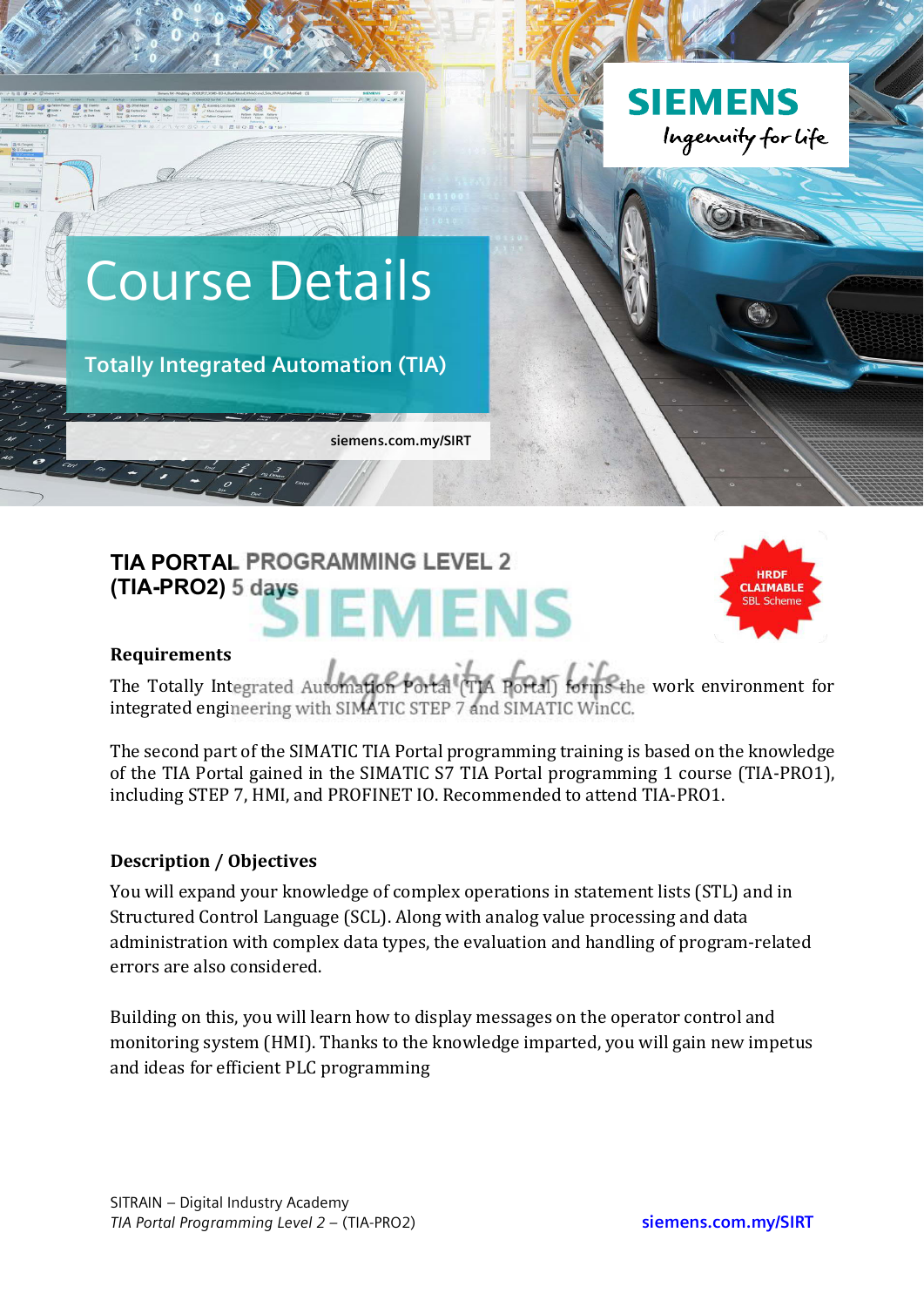

## **Content**

- Understand the interaction of the TIA components
- Apply classical program development methods
- Solve comprehensive programming tasks
- Program advanced functions such as indirect addressing in Structured Control Language (SCL)
- Implement data administration with the SIMATIC S7 automation system
- Apply system blocks along with blocks from the standard STEP 7 library
- Understand the fundamental differences between optimised access and nonoptimised block access
- Program software error handling and evaluation
- Configure alarms of the operator control and monitoring system (HMI)

## **Target Group**

Technical/Maintenance Manager, Programmers.

#### **Contact Information**

SIEMENS MALAYSIA SDN. BHD. (93008-X) HRDF Training Provider ID: 13213/82

SITRAIN - Digital Industry Academy, **SITRAIN Training Center** Level 15-1, CP Tower, No. 11, Jalan 16/11, Pusat Dagang Seksyen 16, 46350 Petaling Jaya, Selangor.

Helpdesk: 1800 808 8888 E-mail: industry.my@siemens.com e-Pass: https://siemens.asia/e-pass\_v2/ASEAN/main/ Website: siemens.com.mv/SIRT

**Bank Details** 

| <b>Bank Name:</b>           | Deutsche Bank (M) Bhd            |
|-----------------------------|----------------------------------|
| <b>Bank Account Number:</b> | 0020768000                       |
| <b>Bank Address:</b>        | 18th - 20th Floor, Menara IMC 8, |
|                             | Jalan Sultan Ismail,             |
|                             | 50250, Kuala Lumpur              |
| <b>Bank Swift Code:</b>     | <b>DEUTMYKLXXX</b>               |